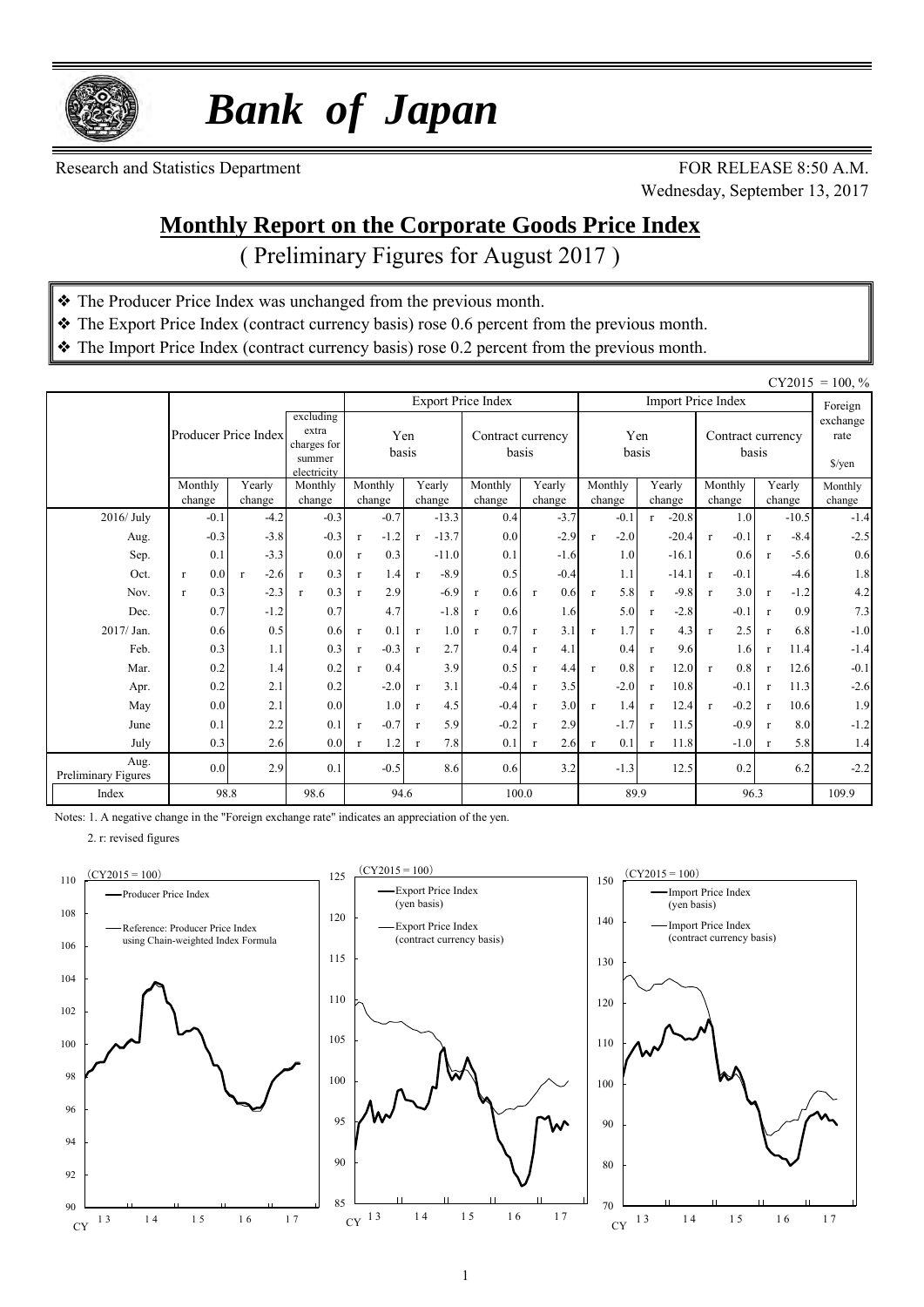## (Commodities contributing to the monthly changes in August 2017)

| Producer Price Index                        |                           | Monthly change 0.0 %                                                                                               |  |  |  |  |  |  |  |
|---------------------------------------------|---------------------------|--------------------------------------------------------------------------------------------------------------------|--|--|--|--|--|--|--|
| Groups                                      | Contribution<br>to change | Commodities                                                                                                        |  |  |  |  |  |  |  |
| Nonferrous metals                           | $0.05 \%$                 | Unwrought copper, Power & telecommunications cables<br>except optical fiber cables, Copper wire rods               |  |  |  |  |  |  |  |
| Scrap & waste                               | $0.04\%$                  | Iron & steel scrap, Wastepaper, Copper & copper alloy scrap                                                        |  |  |  |  |  |  |  |
| Pulp, paper & related<br>products           | $0.02 \%$                 | Linerboard, Corrugated medium, Coated printing paper                                                               |  |  |  |  |  |  |  |
| Iron & steel                                | $0.01 \%$                 | Light steel bars, Carbon steel wires for cold heading $&$ cold<br>forging, Carbon steel for machine structural use |  |  |  |  |  |  |  |
| Chemicals & related products                | $-0.03\%$                 | Synthetic rubber, Polyethylene resins, Polypropylene resins                                                        |  |  |  |  |  |  |  |
| Agriculture, forestry & fishery<br>products | $-0.02\%$                 | Pork, Beef, Chicken                                                                                                |  |  |  |  |  |  |  |
| Electric power, gas & water                 | $-0.01\%$                 | Industrial extra high tension power, Commercial high tension<br>power, Industrial high tension power               |  |  |  |  |  |  |  |
| Transportation equipment                    | $-0.01\%$                 | Passenger vehicles (clean energy vehicles), Standard<br>passenger cars (gasoline cars), Chassis & body parts       |  |  |  |  |  |  |  |

| Export Price Index (contract currency basis)      |                           | Monthly change $0.6\%$                                                                                                         |  |  |  |  |  |  |
|---------------------------------------------------|---------------------------|--------------------------------------------------------------------------------------------------------------------------------|--|--|--|--|--|--|
| Groups                                            | Contribution<br>to change | Commodities                                                                                                                    |  |  |  |  |  |  |
| Metals & related products                         | $0.42 \%$                 | Hot rolled steel strips, Iron & steel scrap, Unwrought gold                                                                    |  |  |  |  |  |  |
| Transportation equipment                          | $0.15 \%$                 | Standard passenger cars (gasoline cars), Passenger vehicles<br>(hybrid $\&$ clean energy vehicles), Forklift trucks $\&$ parts |  |  |  |  |  |  |
| Other primary products $\&$<br>manufactured goods | $0.07\%$                  | Gas oil, Gasoline, Motor vehicle tires                                                                                         |  |  |  |  |  |  |
| Electric & electronic products                    | $-0.04\%$                 | Condensers for electronic equipment, Process control<br>instruments, Silicon wafers                                            |  |  |  |  |  |  |

| Import Price Index (contract currency basis)           |                           | Monthly change $0.2\%$                                                                    |
|--------------------------------------------------------|---------------------------|-------------------------------------------------------------------------------------------|
| Groups                                                 | Contribution<br>to change | Commodities                                                                               |
| Petroleum, coal & natural gas                          | $0.23\%$                  | Crude petroleum, Liquefied petroleum gas, Coal coke                                       |
| Beverages & foods and<br>agriculture products for food | $0.04\%$                  | Cheese, Corn, Frozen prepared chicken                                                     |
| Chemicals & related products                           | $0.03\%$                  | Synthetic dyes, General purpose plastics (except saturated<br>polyester resins), Methanol |
| Other primary products $\&$<br>manufactured goods      | $-0.04\%$                 | Natural rubber, Plastic films & sheets, Crude salt                                        |
| Metals & related products                              | $-0.03\%$                 | Iron ores, Ferro-chromium, Unwrought aluminum                                             |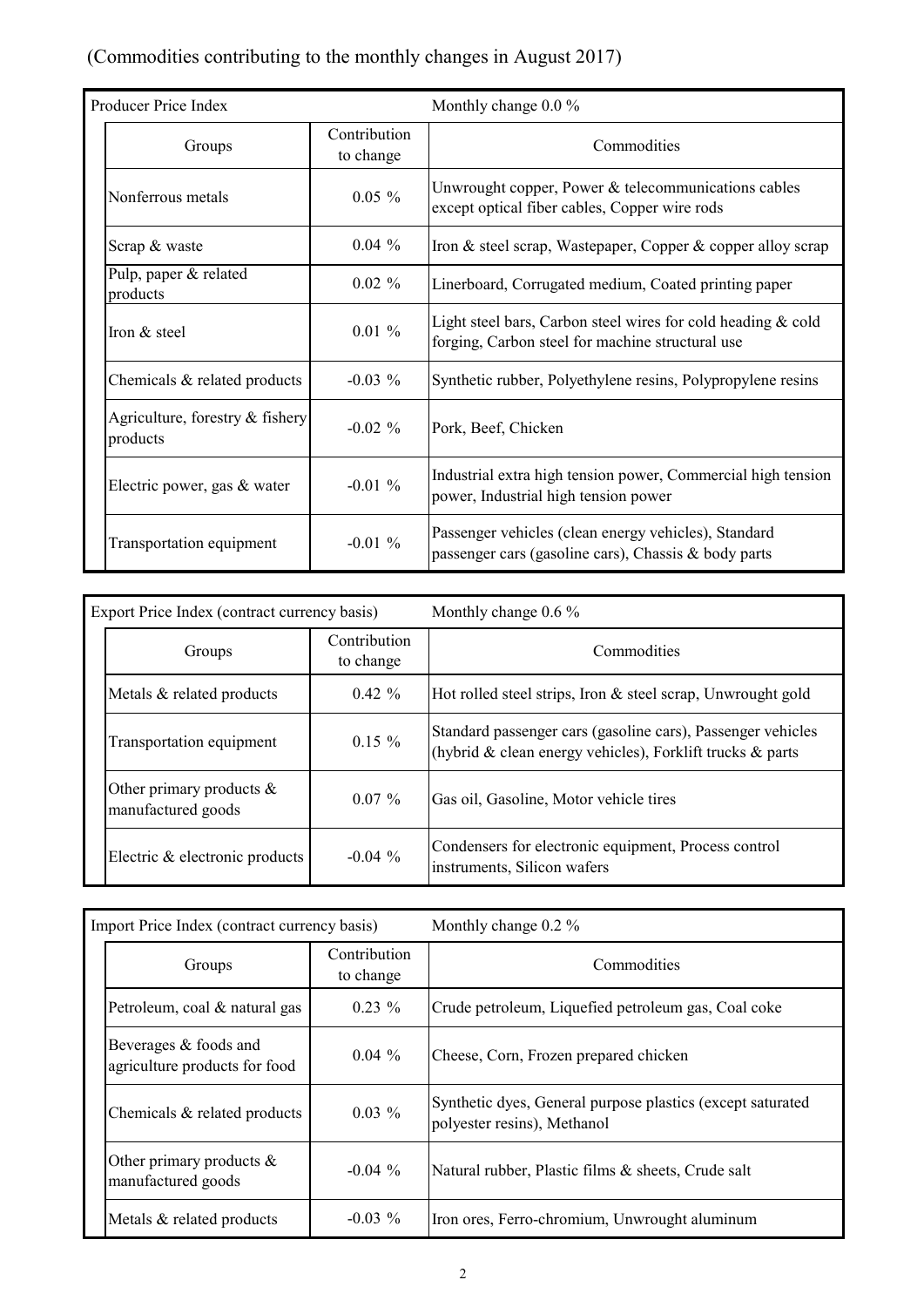## Producer Price Index ( Preliminary Figures for August 2017 )

 $CY2015 = 100, \%$ 

|                                                | Weight  | Index | Previous<br>month    | Monthly<br>change | Previous<br>month      | Yearly<br>change | Previous<br>month      |
|------------------------------------------------|---------|-------|----------------------|-------------------|------------------------|------------------|------------------------|
| All commodities                                | 1,000.0 | 98.8  | 98.8                 | 0.0               | 0.3                    | 2.9              | 2.6                    |
| excluding extra charges for summer electricity | 1,000.0 | 98.6  | 98.5                 | 0.1               | 0.0                    | 2.9              | 2.5                    |
| Beverages & foods                              | 141.6   | 99.9  | 100.0<br>$\mathbf r$ | $-0.1$            | $-0.1$<br>$\mathbf r$  | $-0.1$           | $-0.1$<br>$\mathbf r$  |
| Textile products                               | 9.6     | 99.5  | 99.4<br>$\mathbf r$  | 0.1               | $-0.3$<br>$\mathbf r$  | 0.1              | 0.3<br>$\mathbf r$     |
| Lumber & wood products                         | 9.2     | 102.8 | 102.7                | 0.1               | 0.2                    | 2.0              | 2.1                    |
| Pulp, paper & related products                 | 27.7    | 99.9  | 99.3<br>$\mathbf r$  | 0.6               | 0.2<br>$\mathbf r$     | 0.5              | $-0.1$<br>$\mathbf r$  |
| Chemicals & related products                   | 89.2    | 94.1  | 94.4<br>$\mathbf r$  | $-0.3$            | $-0.6$                 | 3.0              | 3.2<br>$\mathbf r$     |
| Petroleum & coal products                      | 59.5    | 94.6  | 94.5<br>$\mathbf r$  | 0.1               | $-0.7$<br>$\mathbf r$  | 12.5             | 11.7<br>$\mathbf r$    |
| Plastic products                               | 38.2    | 96.3  | 96.2<br>$\mathbf r$  | 0.1               | 0.0                    | $-0.3$           | $-0.5$<br>$\mathbf r$  |
| Ceramic, stone & clay products                 | 23.3    | 99.8  | 99.7<br>$\mathbf r$  | 0.1               | 0.1<br>$\mathbf r$     | 0.4              | $0.2\,$<br>$\mathbf r$ |
| Iron & steel                                   | 51.7    | 103.6 | 103.4<br>$\mathbf r$ | 0.2               | 0.1<br>$\mathbf r$     | 11.2             | 11.1<br>$\mathbf r$    |
| Nonferrous metals                              | 27.1    | 98.7  | 96.8                 | 2.0               | 2.0                    | 16.8             | 13.0                   |
| Metal products                                 | 40.0    | 101.6 | 101.8<br>$\mathbf r$ | $-0.2$            | 0.2<br>$\mathbf r$     | 1.9              | $1.8\,$<br>$\mathbf r$ |
| General purpose machinery                      | 27.2    | 100.0 | 100.3                | $-0.3$            | 0.3<br>$\mathbf r$     | 0.2              | $0.0\,$                |
| Production machinery                           | 41.1    | 100.1 | 100.0<br>$\mathbf r$ | 0.1               | 0.4<br>$\mathbf r$     | $-0.1$           | $-0.9$<br>$\mathbf r$  |
| Business oriented machinery                    | 16.2    | 101.7 | 102.2<br>$\mathbf r$ | $-0.5$            | 0.3<br>$\mathbf r$     | $-0.3$           | 0.3<br>$\mathbf r$     |
| Electronic components & devices                | 24.5    | 98.0  | 98.1                 | $-0.1$            | 0.3                    | 1.6              | 1.8                    |
| Electrical machinery & equipment               | 52.7    | 96.1  | 96.2                 | $-0.1$            | 0.1                    | $-0.6$           | $-0.9$                 |
| Information & communications equipment         | 20.8    | 98.0  | 98.1<br>$\mathbf r$  | $-0.1$            | $-0.1$<br>$\mathbf r$  | $-1.5$           | $-1.4$<br>$\mathbf r$  |
| Transportation equipment                       | 140.7   | 98.7  | 98.8<br>$\mathbf r$  | $-0.1$            | 0.0                    | $-0.5$           | $-0.5$<br>$\mathbf r$  |
| Other manufacturing industry products          | 48.0    | 100.4 | 100.3<br>$\mathbf r$ | 0.1               | $0.0\,$<br>$\mathbf r$ | 0.3              | 0.3<br>$\mathbf r$     |
| Agriculture, forestry & fishery products       | 35.8    | 106.3 | 106.9                | $-0.6$            | $0.1\,$                | 6.0              | 6.1                    |
| Minerals                                       | 3.9     | 94.5  | 94.5<br>$\mathbf r$  | $0.0\,$           | $-0.1$<br>$\mathbf r$  | 2.2              | 1.4<br>$\mathbf r$     |
| Electric power, gas & water                    | 67.1    | 94.9  | 95.1                 | $-0.2$            | 3.8                    | 9.6              | 7.8                    |
| Scrap & waste                                  | 4.9     | 123.4 | 115.2                | 7.1               | 6.4                    | 40.2             | 32.0                   |

Notes: 1. The index of "All commodities excluding extra charges for summer electricity" adjusts extra charges applied during summer season from July to September.

2. r: revised figures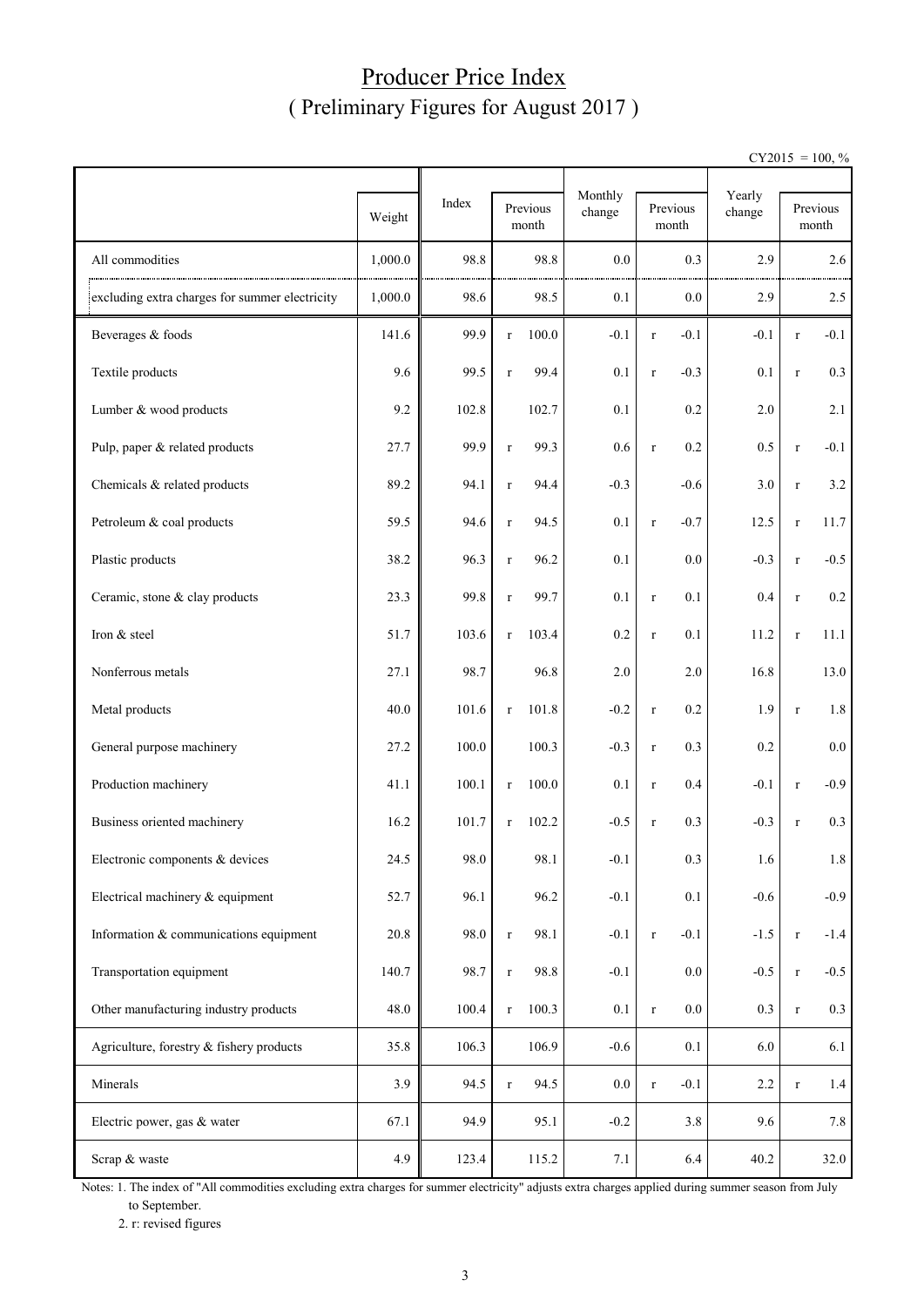## Export Price Index ( Preliminary Figures for August 2017 )

 $CY2015 = 100, \%$ 

|                                                                |         | Index        |                      | Monthly change |                     | Yearly change                 |              |                      |                               |
|----------------------------------------------------------------|---------|--------------|----------------------|----------------|---------------------|-------------------------------|--------------|----------------------|-------------------------------|
|                                                                | Weight  | Yen<br>basis | Previous<br>month    | Yen<br>basis   | Previous<br>month   | Contract<br>currency<br>basis | Yen<br>basis | Previous<br>month    | Contract<br>currency<br>basis |
| All commodities                                                | 1,000.0 | 94.6         | 95.1<br>$\mathbf{r}$ | $-0.5$         | 1.2<br>$\mathbf{r}$ | 0.6                           | 8.6          | 7.8<br>$\mathbf{r}$  | 3.2                           |
| Textiles                                                       | 13.8    | 90.7         | 92.3                 | $-1.7$         | 0.5                 | $-0.4$                        | 5.6          | 6.5                  | 0.8                           |
| Chemicals & related products                                   | 98.4    | 94.3         | 96.0<br>$\mathbf{r}$ | $-1.8$         | 0.2                 | $-0.2$                        | 13.2         | 13.9<br>$\mathbf{r}$ | 7.1                           |
| Metals & related products                                      | 108.5   | 103.2        | $r$ 101.4            | 1.8            | 2.4                 | 3.5                           | 21.1         | 17.8<br>$\mathbf{r}$ | 13.5                          |
| General purpose, production $&$<br>business oriented machinery | 189.4   | 97.2         | 97.6<br>$\mathbf{r}$ | $-0.4$         | 0.9                 | 0.1                           | 4.7          | 4.2<br>$\mathbf{r}$  | 1.0                           |
| Electric & electronic products                                 | 205.5   | 91.9         | 93.2<br>$\mathbf{r}$ | $-1.4$         | 1.3                 | $-0.2$                        | 7.2          | 7.6<br>$\mathbf{r}$  | 2.0                           |
| Transportation equipment                                       | 285.2   | 94.3         | 94.8<br>$\mathbf{r}$ | $-0.5$         | 1.3<br>$\mathbf{r}$ | 0.6                           | 6.6          | 5.3<br>$\mathbf{r}$  | 0.8                           |
| Other primary products $\&$<br>manufactured goods              | 99.2    | 87.1         | 87.6<br>$\mathbf{r}$ | $-0.6$         | 0.8<br>$\mathbf{r}$ | 0.8                           | 7.9          | 5.7<br>$\mathbf{r}$  | 2.1                           |

Note: r: revised figures

## Import Price Index ( Preliminary Figures for August 2017 )

 $CY2015 = 100$  %

|                                                                |         |              | Index                | Monthly change |                         |                               | Yearly change |              |                   |                               |
|----------------------------------------------------------------|---------|--------------|----------------------|----------------|-------------------------|-------------------------------|---------------|--------------|-------------------|-------------------------------|
|                                                                | Weight  | Yen<br>basis | Previous<br>month    | Yen<br>basis   | Previous<br>month       | Contract<br>currency<br>basis | Yen<br>basis  |              | Previous<br>month | Contract<br>currency<br>basis |
| All commodities                                                | 1,000.0 | 89.9         | 91.1                 | $-1.3$         | 0.1<br>$\mathbf{r}$     | 0.2                           | 12.5          | $\mathbf{r}$ | 11.8              | 6.2                           |
| Beverages & foods and agriculture<br>products for food         | 80.4    | 91.4         | 92.3<br>$\mathbf{r}$ | $-1.0$         | $1.2\,$<br>$\mathbf{r}$ | 0.4                           | 8.2           | $\mathbf{r}$ | 7.8               | 1.7                           |
| Textiles                                                       | 61.3    | 94.5         | 95.2<br>$\mathbf{r}$ | $-0.7$         | 0.6<br>$\mathbf{r}$     | 0.1                           | 1.6           | $\mathbf r$  | 1.7               | $-1.0$                        |
| Metals & related products                                      | 95.8    | 96.7         | 98.8                 | $-2.1$         | 1.1                     | $-0.3$                        | 23.5          |              | 31.2              | 15.5                          |
| Lumber & wood products and<br>forest products                  | 17.3    | 94.2         | 95.6<br>$\mathbf{r}$ | $-1.5$         | 2.6<br>$\mathbf{r}$     | 0.2                           | 13.5          | $\mathbf{r}$ | 12.9              | 4.2                           |
| Petroleum, coal & natural gas                                  | 252.3   | 84.1         | 85.1<br>$\mathbf{r}$ | $-1.2$         | $-2.9$<br>$\mathbf{r}$  | 0.9                           | 30.2          | $\mathbf{r}$ | 23.9              | 20.1                          |
| Chemicals & related products                                   | 94.7    | 94.2         | 94.8<br>$\mathbf{r}$ | $-0.6$         | $-0.2$                  | 0.3                           | 7.9           | $\mathbf{r}$ | 8.3               | 3.7                           |
| General purpose, production $&$<br>business oriented machinery | 68.1    | 92.0         | 93.2<br>$\mathbf{r}$ | $-1.3$         | 3.3<br>$\mathbf{r}$     | 0.0                           | 6.5           | $\mathbf r$  | 6.4               | 1.1                           |
| Electric & electronic products                                 | 196.6   | 86.6         | 88.0<br>$\mathbf{r}$ | $-1.6$         | 0.9                     | $-0.1$                        | 4.3           | $\mathbf r$  | 3.8               | $-0.9$                        |
| Transportation equipment                                       | 49.5    | 96.1         | 96.9                 | $-0.8$         | 1.3                     | $-0.1$                        | 6.1           |              | 5.8               | 0.4                           |
| Other primary products $\&$<br>manufactured goods              | 84.0    | 91.0         | 92.9                 | $-2.0$         | 0.7                     | $-0.4$                        | 5.7           |              | 5.8               | $-0.4$                        |

Note: r: revised figures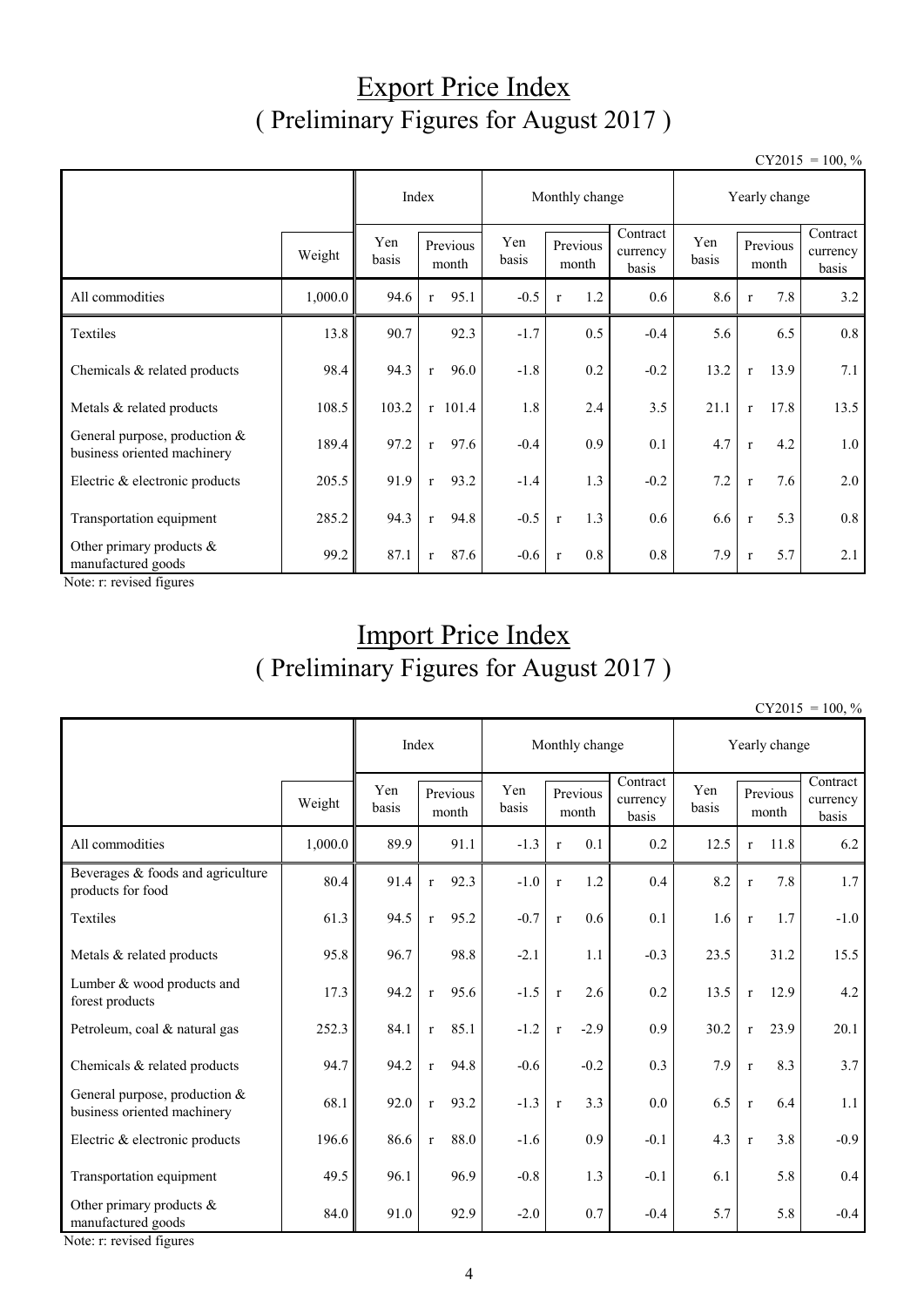# Index by Stage of Demand and Use ( Preliminary Figures for August 2017 )

 $CY2015 = 100, \%$ 

|               |                           |           |       | Monthly          |                        | Yearly |                |
|---------------|---------------------------|-----------|-------|------------------|------------------------|--------|----------------|
|               |                           | Weight    | Index | change           | Previous month         | change | Previous month |
|               | Domestic demand products  | 1,000.000 | 96.5  | $-0.3$           | 0.2                    | 5.0    | 4.6            |
|               | Domestic goods            | 744.660   | 98.8  | 0.0              | 0.3                    | 2.9    | 2.6            |
|               | Imports                   | 255.340   | 89.9  | $-1.3$           | 0.1<br>r               | 12.5   | 11.8           |
| Raw materials |                           | 100.163   | 91.6  | $-1.2$           | $-0.9$<br>$\mathbf{r}$ | 21.2   | 20.1           |
|               | Domestic goods            | 26.060    | 106.6 | 0.8              | 1.0                    | 9.0    | 8.0            |
|               | Imports                   | 74.103    | 86.3  | $-2.0 \text{ r}$ | $-1.7$                 | 27.3   | 26.0           |
|               | Intermediate materials    | 535.481   | 97.1  | $-0.1$           | 0.3                    | 5.1    | 4.6            |
|               | Domestic goods            | 448.097   | 98.1  | 0.1              | 0.3                    | 3.9    | 3.4            |
|               | Imports                   | 87.384    | 92.3  | $-1.1$           | 0.4<br>r               | 12.6   | 12.1           |
| Final goods   |                           | 364.356   | 97.0  | $-0.2$           | 0.3                    | 1.4    | 1.0            |
|               | Domestic goods            | 270.503   | 99.2  | $-0.1$           | 0.1                    | 0.7    | 0.6            |
|               | Imports                   | 93.853    | 90.4  | $-1.0 \text{ r}$ | 1.1                    | 3.2    | 2.7            |
|               | Capital goods             | 112.246   | 97.7  | $-0.3$           | 0.6<br>$\mathbf{r}$    | 0.8    | 0.5            |
|               | Domestic goods            | 87.827    | 100.0 | 0.0              | 0.2<br>$\mathbf{r}$    | 0.3    | $-0.1$         |
|               | Imports                   | 24.419    | 89.4  | $-1.2$           | 1.8<br>$\mathbf{r}$    | 3.2    | 2.8            |
|               | Consumer goods            | 252.110   | 96.6  | $-0.3$           | 0.2<br>r               | 1.6    | 1.4            |
|               | Domestic goods            | 182.676   | 98.9  | $-0.1$           | 0.1                    | 1.0    | 1.0            |
|               | Imports                   | 69.434    | 90.8  | $-0.9 r$         | 0.9                    | 3.3    | 2.7            |
|               | Durable consumer goods    | 67.121    | 93.7  | $-0.5$           | 0.5                    | 0.1    | $-0.1$         |
|               | Domestic goods            | 42.200    | 98.3  | $-0.1$           | 0.0                    | $-0.5$ | $-0.7$         |
|               | Imports                   | 24.921    | 86.0  | $-1.3$           | 1.6                    | 1.5    | 0.9            |
|               | Nondurable consumer goods | 184.989   | 97.7  | $-0.2$           | 0.1<br>$\mathbf{r}$    | 2.1    | 1.9            |
|               | Domestic goods            | 140.476   | 99.1  | 0.0              | 0.0                    | 1.5    | 1.4            |
|               | Imports                   | 44.513    | 93.5  | $-0.6$           | 0.4                    | 4.2    | 3.6            |

Notes: 1. These indexes are compiled by reclassifying the "Producer Price Index excluding the consumption tax," "Export Price Index" and "Import Price Index" in terms of commodities' stage of demand or use of goods.

2. r: revised figures

#### (Index by Stage of Demand and Use)

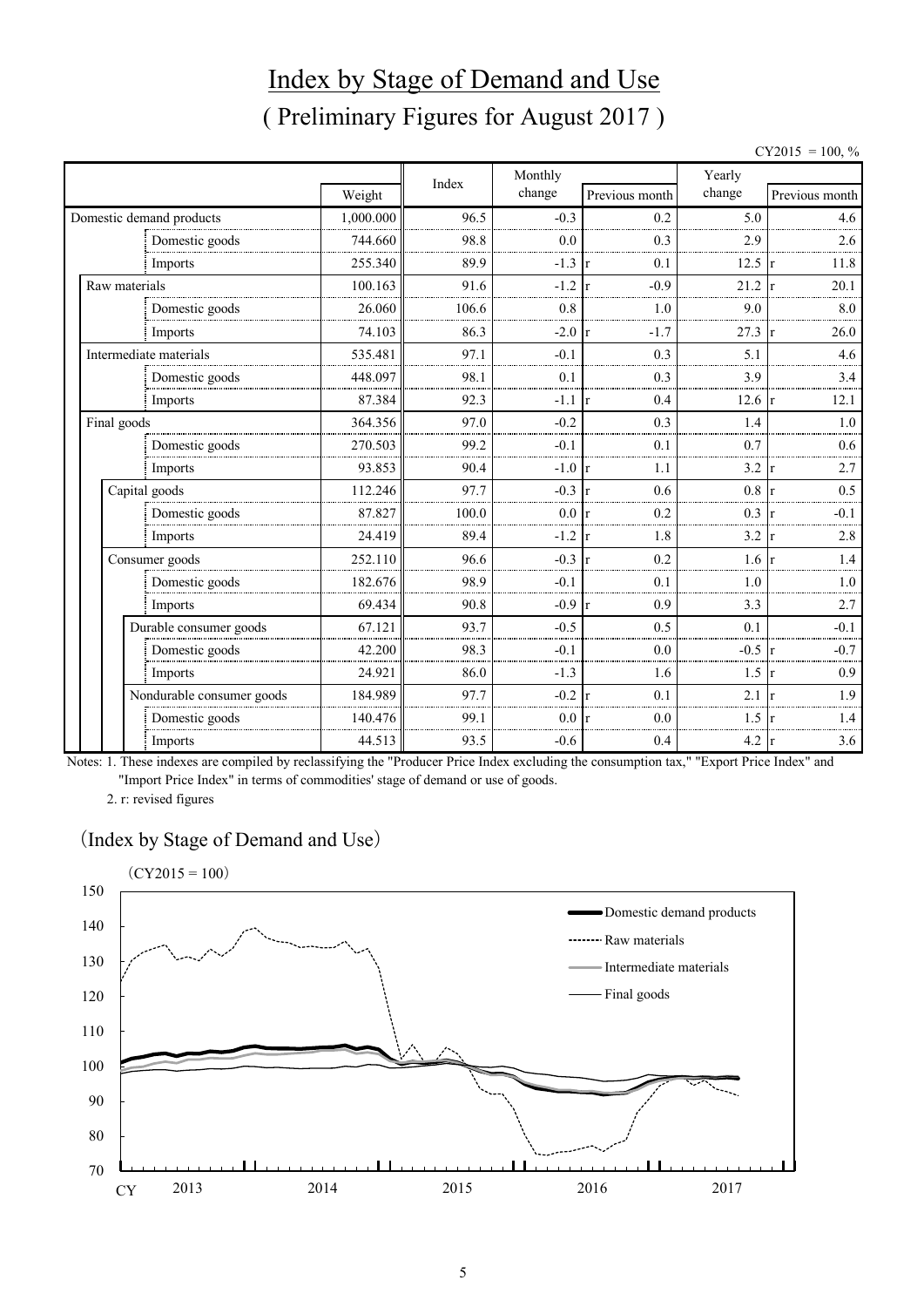# Producer Price Index using Chain-weighted Index Formula ( Preliminary Figures for August 2017 )

 $CY2015 = 100, \%$ 

|                                                | Weight  | Index | Monthly<br>change | Previous<br>month |         | Yearly<br>change |              | Previous<br>month |
|------------------------------------------------|---------|-------|-------------------|-------------------|---------|------------------|--------------|-------------------|
| All commodities                                | 1,000.0 | 98.9  | 0.0               | $\mathbf r$       | 0.3     | 3.1              |              | 2.8               |
| excluding extra charges for summer electricity | 1,000.0 | 98.6  | 0.0               | $\mathbf r$       | $0.0\,$ | 3.1              |              | 2.8               |
| Beverages & foods                              | 141.6   | 99.9  | 0.0               | $\mathbf r$       | $-0.2$  | $-0.1$           | $r_{\rm}$    | $-0.2$            |
| Textile products                               | 9.6     | 99.4  | 0.1               | $\mathbf r$       | $-0.2$  | 0.1              | $\mathbf r$  | 0.3               |
| Lumber & wood products                         | 9.2     | 102.7 | 0.1               |                   | 0.2     | 2.0              |              | 2.1               |
| Pulp, paper & related products                 | 27.7    | 99.9  | 0.6               | $\mathbf r$       | 0.2     | 0.5              | $\mathbf r$  | $-0.1$            |
| Chemicals & related products                   | 89.2    | 94.3  | $-0.3$            | $\mathbf r$       | $-0.7$  | 3.4              |              | 3.6               |
| Petroleum & coal products                      | 59.5    | 94.8  | 0.1               | $\mathbf r$       | $-0.9$  | 12.9             | $\mathbf r$  | 11.9              |
| Plastic products                               | 38.2    | 96.2  | 0.1               | $\mathbf r$       | 0.1     | $-0.3$           | $\mathbf r$  | $-0.5$            |
| Ceramic, stone & clay products                 | 23.3    | 99.6  | 0.0               | $\mathbf r$       | 0.2     | 0.2              | $\mathbf r$  | $0.2\,$           |
| Iron & steel                                   | 51.7    | 103.7 | 0.3               |                   | 0.0     | 11.4             | $\mathbf r$  | 11.1              |
| Nonferrous metals                              | 27.1    | 99.1  | $2.0\,$           |                   | 1.8     | 17.4             |              | 13.6              |
| Metal products                                 | 40.0    | 101.4 | $-0.2$            | $\mathbf r$       | 0.2     | 1.8              | $\mathbf r$  | 1.7               |
| General purpose machinery                      | 27.2    | 100.0 | $-0.3$            | $\mathbf r$       | 0.3     | 0.2              | $\mathbf r$  | $0.0\,$           |
| Production machinery                           | 41.1    | 100.0 | 0.1               | $\mathbf r$       | 0.4     | $-0.1$           | $\mathbf r$  | $-1.0$            |
| Business oriented machinery                    | 16.2    | 101.5 | $-0.5$            | $\mathbf r$       | 0.3     | $-0.4$           | $\mathbf r$  | $0.2\,$           |
| Electronic components & devices                | 24.5    | 97.5  | $-0.2$            | $\mathbf r$       | 0.3     | 1.2              | $\mathbf{r}$ | 1.6               |
| Electrical machinery & equipment               | 52.7    | 95.8  | $-0.1$            |                   | 0.0     | $-0.8$           |              | $-1.1$            |
| Information & communications equipment         | 20.8    | 97.9  | $-0.1$            | $\mathbf r$       | $-0.1$  | $-1.6$           | r            | $-1.4$            |
| Transportation equipment                       | 140.7   | 98.6  | $-0.1$            |                   | 0.0     | $-0.5$           | $\mathbf r$  | $-0.6$            |
| Other manufacturing industry products          | 48.0    | 100.3 | $0.2\,$           | $\mathbf r$       | $-0.1$  | 0.3              | $\mathbf r$  | $0.2\,$           |
| Agriculture, forestry & fishery products       | 35.8    | 106.4 | $-0.7$            | $\mathbf r$       | 0.3     | 6.0              | $\mathbf r$  | 6.2               |
| Minerals                                       | 3.9     | 94.5  | $0.0\,$           | $\mathbf r$       | $-0.2$  | 2.7              | $\mathbf r$  | $1.8\,$           |
| Electric power, gas & water                    | 67.1    | 94.7  | $-0.1$            | $\mathbf r$       | 3.6     | $10.0$           | $\mathbf r$  | $8.0\,$           |
| Scrap & waste                                  | 4.9     | 126.4 | 6.7               |                   | 6.3     | 42.0             |              | 34.2              |

Notes: 1. The index of "All commodities excluding extra charges for summer electricity" adjusts extra charges applied during summer season from July to September.

2. The indexes are based on the year 2015 weights.

3. r: revised figures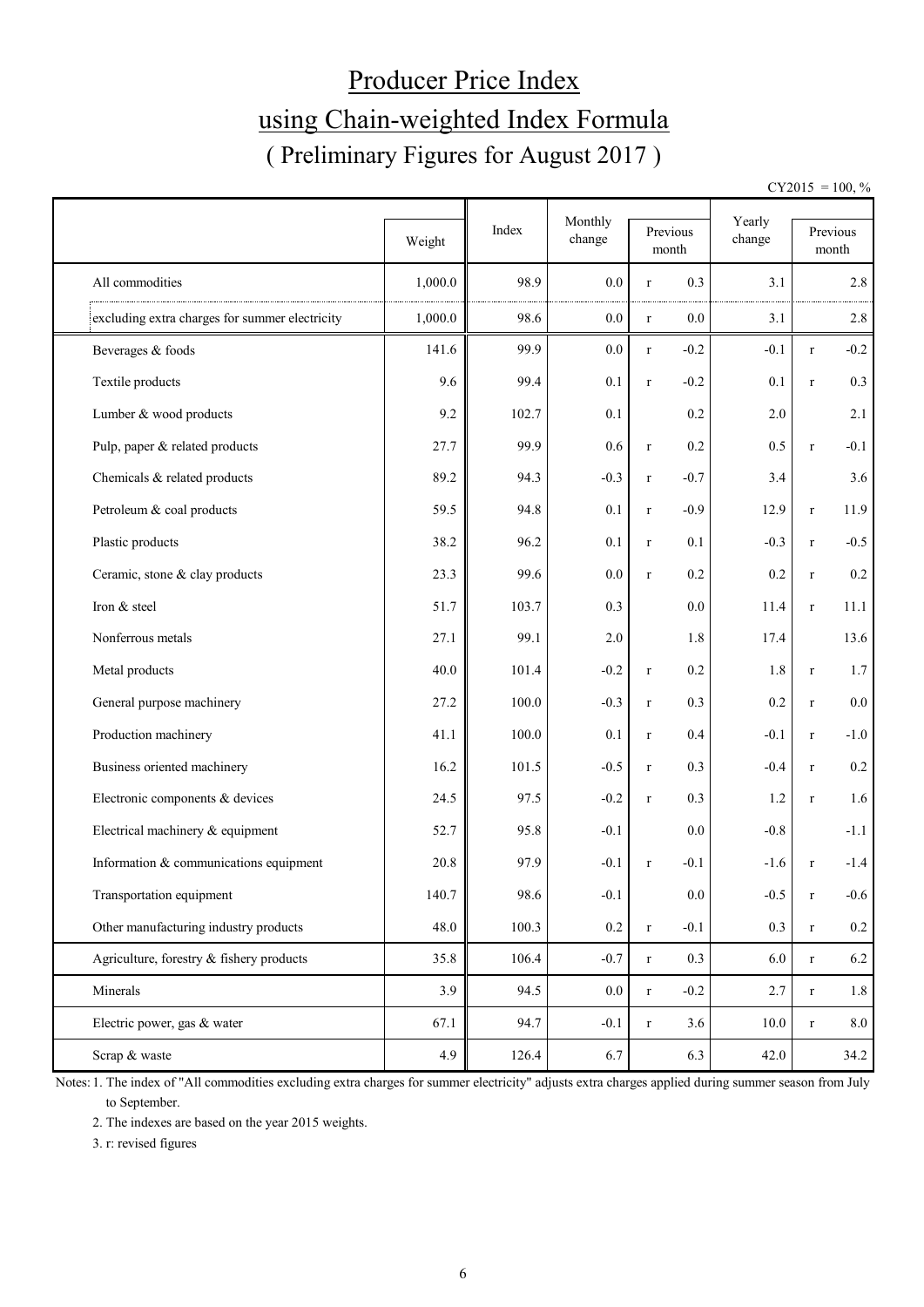## Corporate Goods Price Index Time Series Data

|           |                |                 |                                  |                  |                                           |                                  |                                                          |                                |                                  |                   |                                           |                                              |                                  |                          | $CY2015 = 100, \%$                        |
|-----------|----------------|-----------------|----------------------------------|------------------|-------------------------------------------|----------------------------------|----------------------------------------------------------|--------------------------------|----------------------------------|-------------------|-------------------------------------------|----------------------------------------------|----------------------------------|--------------------------|-------------------------------------------|
|           |                |                 | Producer Price Index             |                  |                                           |                                  |                                                          |                                | <b>Export Price Index</b>        |                   |                                           |                                              |                                  |                          |                                           |
|           |                | All commodities |                                  |                  |                                           |                                  | (Reference)<br>excluding extra<br>charges for summer     | All commodities<br>(ven basis) |                                  |                   |                                           | All commodities<br>(contract currency basis) |                                  |                          |                                           |
|           |                |                 | Monthly<br>(Quarterly)<br>change | Yearly<br>change | Change<br>from three<br>months<br>earlier | Monthly<br>(Quarterly)<br>change | electricity<br>Change<br>from three<br>months<br>earlier |                                | Monthly<br>(Quarterly)<br>change | Yearly<br>change  | Change<br>from three<br>months<br>earlier |                                              | Monthly<br>(Quarterly)<br>change | Yearly<br>change         | Change<br>from three<br>months<br>earlier |
| <b>CY</b> | 2015           | 100.0           | $\overline{\phantom{0}}$         | <u>. </u>        | —                                         | —                                | $\overline{\phantom{0}}$                                 | 100.0                          | $\overline{\phantom{0}}$         | —                 | —                                         | 100.0                                        | $\overline{\phantom{0}}$         | $\overline{\phantom{0}}$ | —                                         |
|           | 2016           | 96.5            | —                                | $-3.5$           |                                           |                                  |                                                          | 90.7                           |                                  | $-9.3$            |                                           | 96.9                                         | —                                | $-3.1$                   |                                           |
| <b>FY</b> | 2015           | 99.1            | $\overline{\phantom{0}}$         |                  |                                           |                                  |                                                          | 98.1                           | -                                |                   |                                           | 98.6                                         | —                                | $\overline{\phantom{0}}$ |                                           |
|           | 2016           | 96.8            | $\overline{\phantom{0}}$         | $-2.3$           | $\qquad \qquad$                           |                                  |                                                          | 91.3                           | -                                | $-6.9$            | —                                         | 97.9                                         | —                                | $-0.7$                   |                                           |
| 2016/     | Q <sub>3</sub> | 96.1            | $-0.3$                           | $-3.8$           | $\overline{\phantom{0}}$                  | $-0.5$                           |                                                          | 87.6                           | $-2.8$                           | $-12.7$           | —                                         | 96.9                                         | 0.4                              | $-2.8$                   |                                           |
|           | Q4             | 96.5            | 0.4                              | $-2.1$           |                                           | 0.6                              | $\overline{\phantom{0}}$                                 | 91.8                           | 4.8                              | $-5.8$            | —                                         | 98.1                                         | 1.2                              | 0.6                      |                                           |
| 2017/     | Q1             | 98.0            | 1.6                              | 1.0              | —                                         | 1.6                              |                                                          | 95.5                           | 4.0                              | 2.5               | —                                         | 99.8                                         | 1.7                              | 3.9                      |                                           |
|           | O2             | 98.4            | 0.4                              | 2.1              |                                           | 0.4                              |                                                          | 94.2                           | $-1.4$                           | 4.6               |                                           | 99.6                                         | $-0.2$                           | 3.2                      |                                           |
| 2016/     | July           | 96.3            | $-0.1$                           | $-4.2$           | $-0.1$                                    | $-0.3$                           | $-0.3$                                                   | 88.2                           | $-0.7$                           | $-13.3$           | $-3.1$                                    | 96.9                                         | 0.4                              | $-3.7$                   | 0.4                                       |
|           | Aug.           | 96.0            | $-0.3$                           | $-3.8$           | $-0.4$                                    | $-0.3$                           | $-0.6$                                                   | 87.1                           | $-1.2$                           | $-13.7$           | $-3.9$                                    | 96.9                                         | 0.0                              | $-2.9$                   | 0.3                                       |
|           | Sep.           | 96.1<br>96.1    | 0.1                              | $-3.3$<br>$-2.6$ | $-0.3$<br>$-0.2$                          | 0.0<br>0.3                       | $-0.6$<br>0.0                                            | 87.4<br>88.6                   | 0.3<br>1.4                       | $-11.0$<br>$-8.9$ | $-1.6$<br>0.5                             | 97.0<br>97.5                                 | 0.1<br>0.5                       | $-1.6$<br>$-0.4$         | 0.5<br>0.6                                |
|           | Oct.           | 96.4            | 0.0<br>0.3                       | $-2.3$           | 0.4                                       | 0.3                              | 0.6                                                      | 91.2                           | 2.9                              | $-6.9$            | 4.7                                       | 98.1                                         | 0.6                              | 0.6                      | 1.2                                       |
|           | Nov.<br>Dec.   | 97.1            | 0.7                              | $-1.2$           | 1.0                                       | 0.7                              | 1.4                                                      | 95.5                           | 4.7                              | $-1.8$            | 9.3                                       | 98.7                                         | 0.6                              | 1.6                      | 1.8                                       |
| 2017/     | Jan.           | 97.7            | 0.6                              | 0.5              | 1.7                                       | 0.6                              | 1.7                                                      | 95.6                           | 0.1                              | 1.0               | 7.9                                       | 99.4                                         | 0.7                              | 3.1                      | 1.9                                       |
|           | Feb.           | 98.0            | 0.3                              | 1.1              | 1.7                                       | 0.3                              | 1.7                                                      | 95.3                           | $-0.3$                           | 2.7               | 4.5                                       | 99.8                                         | 0.4                              | 4.1                      | 1.7                                       |
|           | Mar.           | 98.2            | 0.2                              | 1.4              | 1.1                                       | 0.2                              | 1.1                                                      | 95.7                           | 0.4                              | 3.9               | 0.2                                       | 100.3                                        | 0.5                              | 4.4                      | 1.6                                       |
|           | Apr.           | 98.4            | 0.2                              | 2.1              | 0.7                                       | 0.2                              | 0.7                                                      | 93.8                           | $-2.0$                           | 3.1               | $-1.9$                                    | 99.9                                         | $-0.4$                           | 3.5                      | 0.5                                       |
|           | May            | 98.4            | 0.0                              | 2.1              | 0.4                                       | 0.0                              | 0.4                                                      | 94.7                           | 1.0                              | 4.5               | $-0.6$                                    | 99.5                                         | $-0.4$                           | 3.0                      | $-0.3$                                    |
|           | June           | 98.5            | 0.1                              | 2.2              | 0.3                                       | 0.1                              | 0.3                                                      | 94.0                           | $-0.7$                           | 5.9               | $-1.8$                                    | 99.3                                         | $-0.2$                           | 2.9                      | $-1.0$                                    |
|           | July           | 98.8            | 0.3                              | 2.6              | 0.4                                       | 0.0                              | 0.1                                                      | 95.1                           | 1.2                              | 7.8               | 1.4                                       | 99.4                                         | 0.1                              | 2.6                      | $-0.5$                                    |
|           | Aug.           | 98.8            | 0.0                              | 2.9              | 0.4                                       | 0.1                              | 0.2                                                      | 94.6                           | $-0.5$                           | 8.6               | $-0.1$                                    | 100.0                                        | 0.6                              | 3.2                      | 0.5                                       |

|           |                |                                |                                  |                  |                                           |                 |                                  |                  | ر د ۱ مانه ب                              | 100, 70                                      |
|-----------|----------------|--------------------------------|----------------------------------|------------------|-------------------------------------------|-----------------|----------------------------------|------------------|-------------------------------------------|----------------------------------------------|
|           |                |                                | Import Price Index               |                  |                                           |                 |                                  |                  |                                           | Foreign                                      |
|           |                | All commodities<br>(ven basis) |                                  |                  |                                           | All commodities | (contract currency basis)        |                  |                                           | exchange<br>rate<br>$\sqrt{\frac{2}{\pi}}$   |
|           |                |                                | Monthly<br>(Quarterly)<br>change | Yearly<br>change | Change<br>from three<br>months<br>earlier |                 | Monthly<br>(Quarterly)<br>change | Yearly<br>change | Change<br>from three<br>months<br>earlier | Monthly<br>(Quarterly)<br>(Yearly)<br>change |
| <b>CY</b> | 2015           | 100.0                          |                                  |                  |                                           | 100.0           |                                  |                  |                                           | 14.4                                         |
|           | 2016           | 83.6                           |                                  | $-16.4$          |                                           | 90.2            |                                  | $-9.8$           |                                           | $-10.1$                                      |
| <b>FY</b> | 2015           | 95.5                           |                                  |                  |                                           | 95.9            |                                  |                  |                                           | 9.3                                          |
|           | 2016           | 85.4                           |                                  | $-10.6$          |                                           | 92.5            |                                  | $-3.5$           |                                           | $-9.8$                                       |
| 2016/     | Q <sub>3</sub> | 80.7                           | $-1.7$                           | $-19.1$          |                                           | 90.9            | 2.2                              | $-8.2$           |                                           | $-5.3$                                       |
|           | O <sub>4</sub> | 86.2                           | 6.8                              | $-8.9$           |                                           | 92.9            | 2.2                              | $-1.6$           |                                           | 6.7                                          |
| 2017/     | Q1             | 92.6                           | 7.4                              | 8.6              |                                           | 97.3            | 4.7                              | 10.3             |                                           | 4.0                                          |
|           | O2             | 91.6                           | $-1.1$                           | 11.6             |                                           | 97.8            | 0.5                              | 10.0             |                                           | $-2.2$                                       |
| 2016/     | July           | 81.5                           | $-0.1$                           | $-20.8$          | $-1.1$                                    | 90.8            | 1.0                              | $-10.5$          | 2.9                                       | $-1.4$                                       |
|           | Aug.           | 79.9                           | $-2.0$                           | $-20.4$          | $-3.0$                                    | 90.7            | $-0.1$                           | $-8.4$           | 2.4                                       | $-2.5$                                       |
|           | Sep.           | 80.7                           | 1.0                              | $-16.1$          | $-1.1$                                    | 91.2            | 0.6                              | $-5.6$           | 1.4                                       | 0.6                                          |
|           | Oct.           | 81.6                           | 1.1                              | $-14.1$          | 0.1                                       | 91.1            | $-0.1$                           | $-4.6$           | 0.3                                       | 1.8                                          |
|           | Nov.           | 86.3                           | 5.8                              | $-9.8$           | 8.0                                       | 93.8            | 3.0                              | $-1.2$           | 3.4                                       | 4.2                                          |
|           | Dec.           | 90.6                           | 5.0                              | $-2.8$           | 12.3                                      | 93.7            | $-0.1$                           | 0.9              | 2.7                                       | 7.3                                          |
| 2017/     | Jan.           | 92.1                           | 1.7                              | 4.3              | 12.9                                      | 96.0            | 2.5                              | 6.8              | 5.4                                       | $-1.0$                                       |
|           | Feb.           | 92.5                           | 0.4                              | 9.6              | 7.2                                       | 97.5            | 1.6                              | 11.4             | 3.9                                       | $-1.4$                                       |
|           | Mar.           | 93.2                           | 0.8                              | 12.0             | 2.9                                       | 98.3            | 0.8                              | 12.6             | 4.9                                       | $-0.1$                                       |
|           | Apr.           | 91.3                           | $-2.0$                           | 10.8             | $-0.9$                                    | 98.2            | $-0.1$                           | 11.3             | 2.3                                       | $-2.6$                                       |
|           | May            | 92.6                           | 1.4                              | 12.4             | 0.1                                       | 98.0            | $-0.2$                           | 10.6             | 0.5                                       | 1.9                                          |
|           | June           | 91.0                           | $-1.7$                           | 11.5             | $-2.4$                                    | 97.1            | $-0.9$                           | 8.0              | $-1.2$                                    | $-1.2$                                       |
|           | July           | 91.1                           | 0.1                              | 11.8             | $-0.2$                                    | 96.1            | $-1.0$                           | 5.8              | $-2.1$                                    | 1.4                                          |
|           | Aug.           | 89.9                           | $-1.3$                           | 12.5             | $-2.9$                                    | 96.3            | 0.2                              | 6.2              | $-1.7$                                    | $-2.2$                                       |

 $CY2015 = 100. %$ 

Note: A negative change in the "Foreign exchange rate" indicates an appreciation of the yen.

7